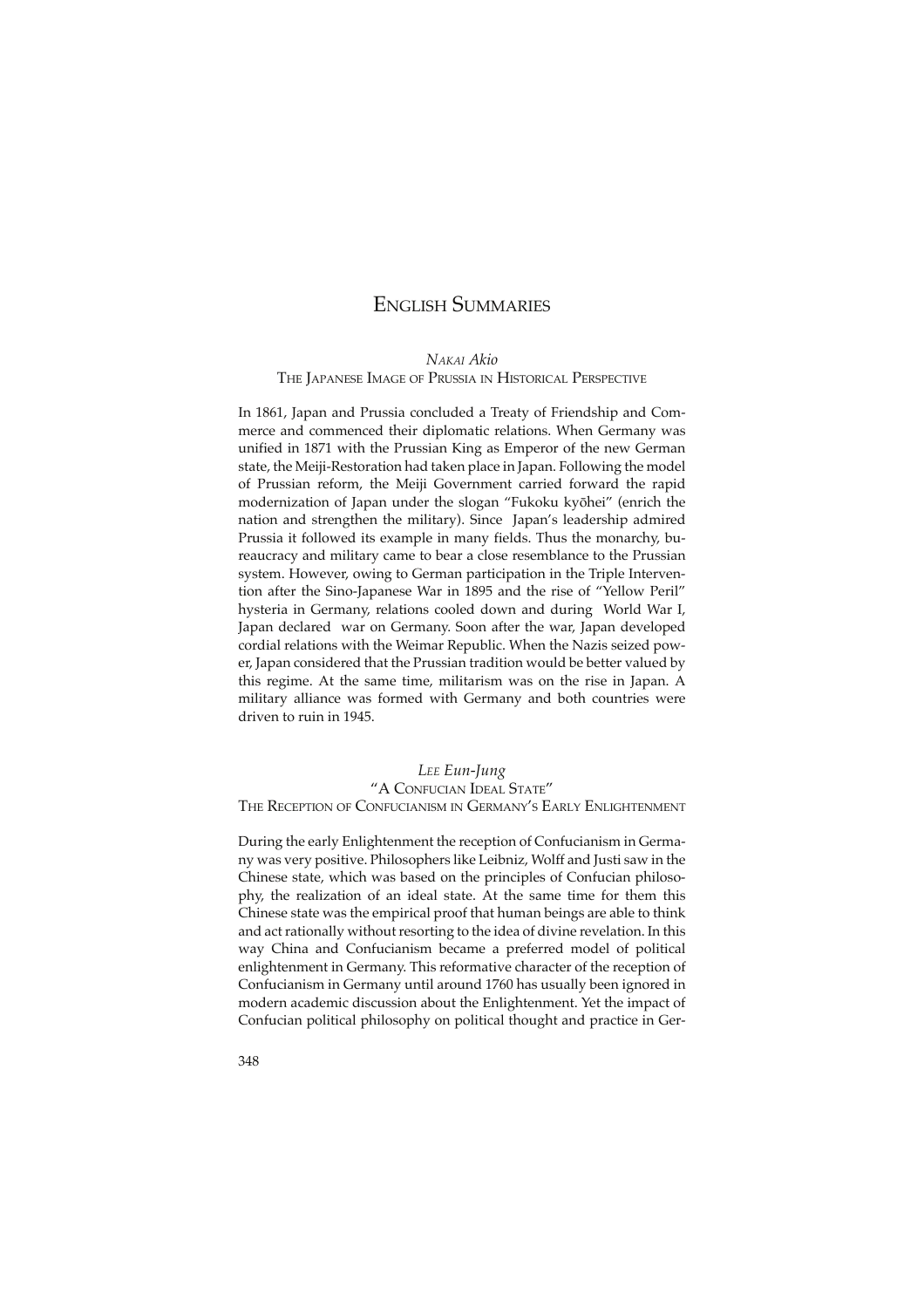many was in fact far more important than is generally acknowledged today.

# *Reinhard ZÖLLNER* PRUSSIAN PERCEPTIONS OF JAPAN UNTIL THE MID 19TH CENTURY

Prussian interest in Japan before 1850 can be divided into three stages. Before 1750, the Prussian court was mainly interested in products of art such as Japanese lacquerware and porcelain. A number of Prussian employees of the Dutch East India Company brought their personal collections of things Japanese back to Prussia, and some travelogues appeared in print, but China received much more attention than Japan. In the second stage, starting with the foundation of Prussia's Royal Asiatic Company in 1751, trade took place with China only, but nevertheless two thirds of all Prussian books dealing with Japan appeared until in this period lasting until 1800, although king Frederick II denounced knowledge about Asia as useless. From 1776 onwards criticism of alleged Japanese despotism became prevalent, but philosopher Immanuel Kant, on the other hand, praised Japan for her seclusion policy and freedom from European domination. The last stage, from 1800 to 1850, was characterized by minimum public interest in Japan, with the important exception of missionary work. As a by-product of the China Mission which the Prussian missionary Karl (Charles) Friedrich August Gützlaff made popular among Americans, British, Dutch, and Germans, Gützlaff also promoted the idea of opening Japan for Christian mission and foreign trade. Moreover, he prepared the oldest extant Bible translation into Japanese. His attempt to open Japan and do missionary work there failed, however.

#### *Bernd MARTIN* THE PRUSSIAN EXPEDITION TO THE FAR EAST AND THE TREATY OF FRIEND-SHIP, COMMERCE AND SHIPPING WITH JAPAN (JANUARY 24, 1861)

The mission, headed by the former Prussian Consul General in Warsaw, Friedrich zu Eulenburg, was to conclude formal diplomatic and commercial treaties with China, Japan and Siam on behalf of all members of the German Customs Union. In December 1859 four ships, half of the entire Prussian Navy, left Danzig but the inexperienced Prussian colonial new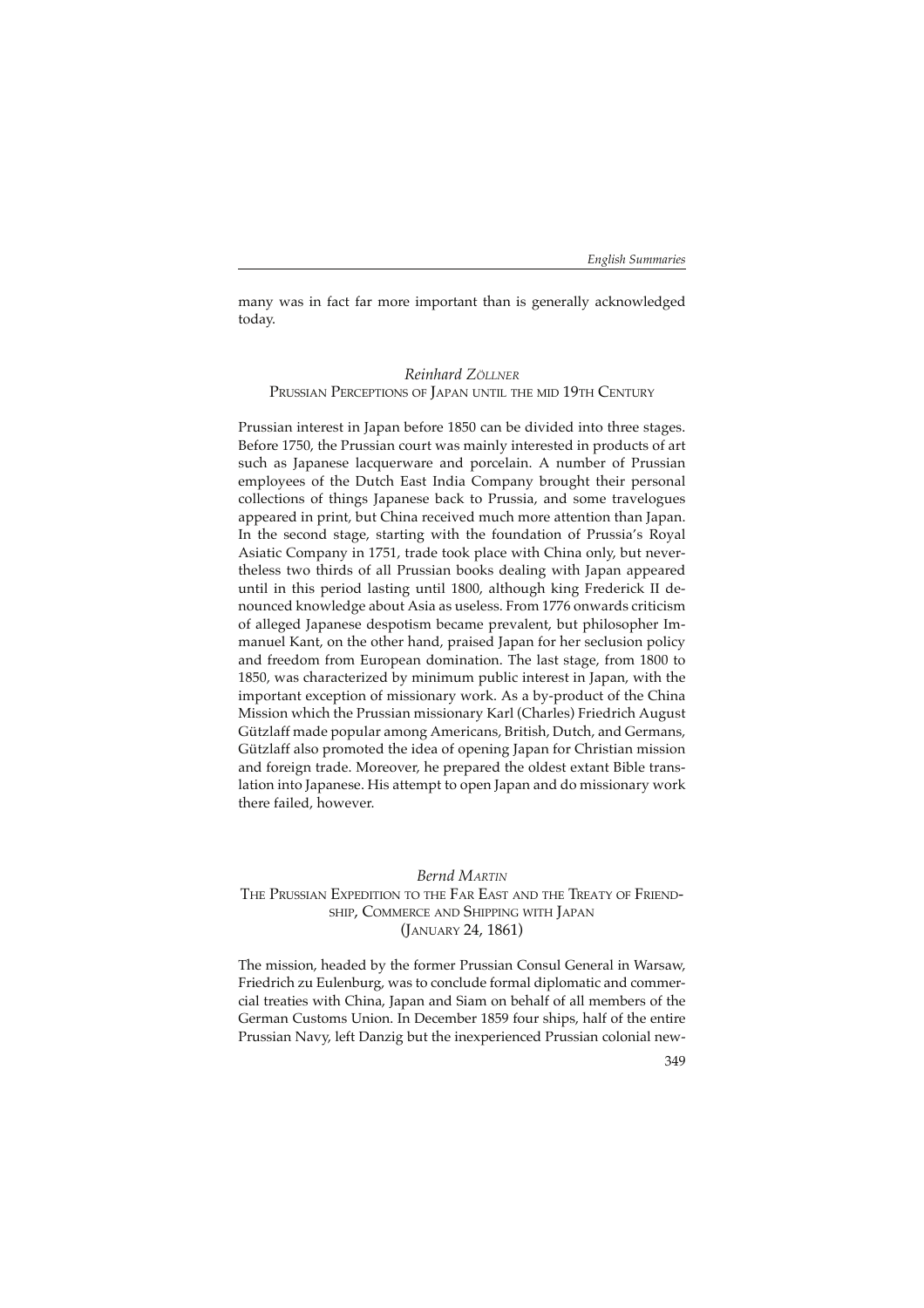comer arrived in Japan only with British and French support. When the expedition anchored in the bay of Edo in early September 1860 the shogunate was far from ready to conclude any further treaties with Western powers and the Prussian diplomats and the naval officers spent their time in enforced idleness. Exploring the countryside on horseback and writing long reports about these adventures became the main task of the young attachés and naval cadets. The participants in the mission soon detected numerous similarities between Prussia and Japan. All of a sudden, the Japanese side changed their strategy and in December 1860 proposed serious negotiations about a formal treaty. Eulenburg was taken by surprise and could not refuse the Japanese wish to conclude an agreement between Prussia and Japan only. The shogun's representatives claimed total ignorance about the German Customs Union and were horrified by the idea of concluding one single treaty with more than 30 German states. When the treaty was eventually signed, on January 24, 1861, Prussia had failed in its German unification mission, but had succeeded in establishing normal diplomatic and commercial relations between Prussia and Japan, a country that was, like Germany, on its way to national unification.

## *Ulrich WATTENBERG* THE IWAKURA MISSION IN PRUSSIA

When then Japanese governmental mission, led by Prince Iwakura, reached Germany in spring 1873, Prussia had already become a part of the newly established German Empire, but as the Emperor as well as the leading politicians were Prussians, the visit of the Iwakura mission was mainly a Japanese-Prussian event. The mission, which stayed in Berlin for three weeks, was well received by Emperor and statesmen. After returning to Japan, the members of the missions wrote their official reports, putting together facts and figures. A more vivid view of the western world can be found in a semi-official five-volume book for the general public, compiled by the secretary to the mission, Kume Kunitake. Kume, although little impressed by Western society, gave due attention to Prussia's military, administrative and industrial strength. The mission listened carefully to Bismarck's dinner-speech, in which he advised Japan to trust only her own military power to protect its rights rather then to hope for help from a "league of nations" under discussion at that time. Prussia, which was on the way to catch up with France and Great Britain in many fields, seemed a good choice as a model for Japan in its effort to compete with the Western World.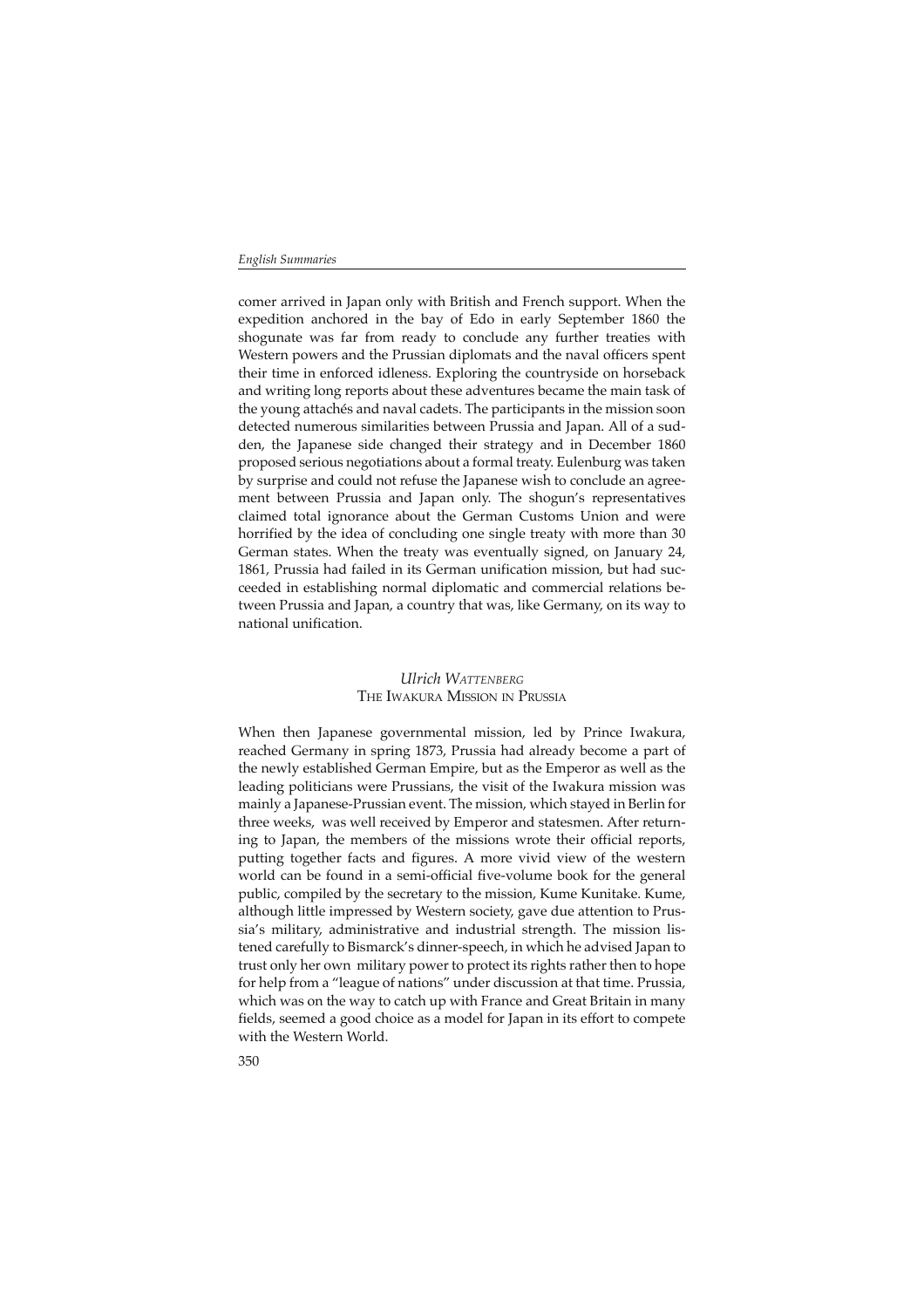# *Gerhard KREBS* JAPAN AND THE PRUSSIAN ARMY

Already during the last years of the shogunate Japan had made use of foreign experts in the military field, since it had fallen behind in modern warfare and armory because of the long period of seclusion. For the modernization of the army, Japan chose France as a model and employed French officers as advisors. These bonds were even intensified after the Meiji restauration in 1868, and even continued after the defeat of France against the German states under Prussia's leadership in 1871. Leaders of the Japanese army like Yamagata Aritomo and Katsura Tarô, however, became convinced that the Germans had an army superior to all other countries of the world. So they gradually changed the system to base it on the German model. The number of French officers in the service of the Japanese army was reduced and the last one had to leave in 1888. In 1878 the general staff was reorganized according to the German model and granted independence from the government. From that time onwards it was only responsible to the emperor. In 1882, following the model of the German war academy, the army high school (*rikugun daigakkô*) was founded in Japan. From 1885–88 the Prussian Major Klemens Wilhelm Jakob Meckel, a prominent student of Helmuth von Moltke, chief of the general staff and considered a miliary genius, was employed as teacher and adviser of the Japanese army. He reformed the army in every field, including strategy, organization, equipment, armament industry, coast fortifications and transport system. Japan's military victories against China and Russia between 1894 and 1905 were largely attributed to the education the army had received from Germany.

#### *Astrid BROCHLOS*

# THE DEPARTMENT OF EAST ASIAN LANGUAGES AT BERLIN UNIVERSITY AND THE TEACHING OF JAPANESE

In the second half of the 19th century the political and commercial relationship between the German Empire and the overseas countries developed surprisingly fast, resulting in an increasing need for people with profound foreign language abilities. The German government tried to meet this demand by the establishment of a special language institute. It was opened in October 1887 as the so-called "Seminar für Orientalische Sprachen an der Königlichen Friedrich-Wilhelms-Universität" (today's Humboldt University) or simply "SOS" ("Seminar für Orientalische Sprachen", i.e. Seminar for Oriental Languages). This paper gives some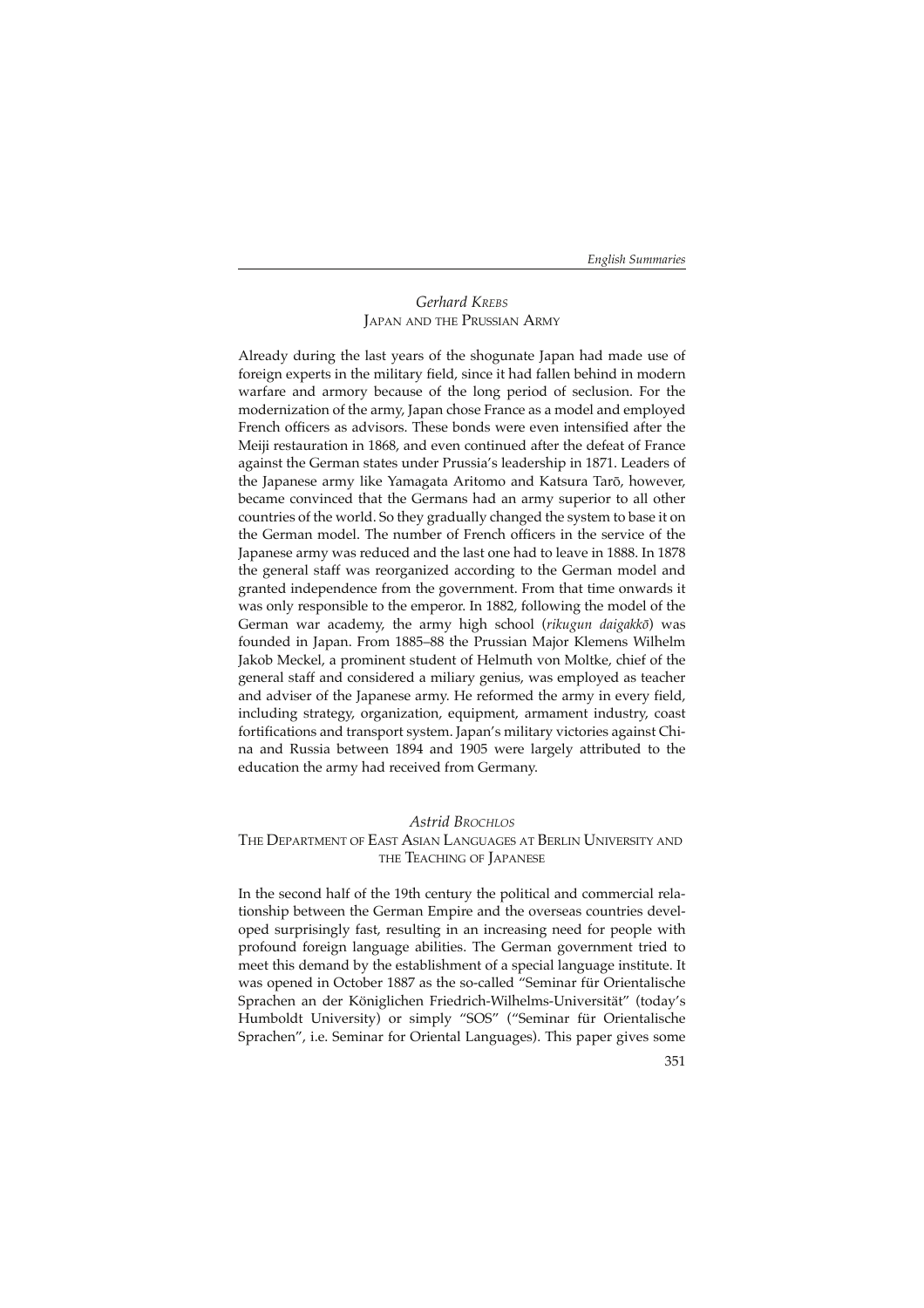information on the ideas behind the foundation of the SOS and its history until 1945. Special attention is paid to the development of the Japanese course, which was founded in the very beginning (1887) and can thus be called the oldest one in Germany.

#### *ANDO Junko* JAPAN AND THE PRUSSIAN CONSTITUTION

In 1881, in response to the demands of the civil rights movement for a liberal constitution and the establishment of a parliament, the Japanese government committed itself to drawing up a parliamentary constitution. Japan's first modern constitution (which was promulgated in 1889) was to be modelled on the Prussian constitution. Following the government's decision, Itô Hirobumi was sent to Europe to receive instruction on constitutional law and constitutional government from German scholars. The interpretations of constitutionalism presented by the four German legal advisors (Rudolf von Gneist, Lorenz von Stein, Herman Roesler, Albert Mosse) revealed considerable differences. Thus the Japanese had to decide on one of the interpretations, and their decision was influenced by the traditional Confucian concept of rule by virtue (*tokuchi*), as well as by concepts of imperial rule rooted in National Learning (*kokugaku*).

# *Wilhelm RÖHL* THE INFLUENCE OF GERMAN LAW IN JAPAN

When the last shogun, the head of the military class und actual ruler, had resigned in 1867 and the tenno regained supremacy (Meiji-Restoration), the main object of the new regime with regard to foreign affairs was the revision of the so-called 'unequal treaties' which had been pressed upon Japan by the USA and other western countries in around 1860. In order to reach their goal the Japanese had to modernize their legal system and make it fairly compatible with that of the parties to the treaties. At first French law served as a model, but from the 1880s on German law became most influential. Important legal codes were drafted by German legal experts and formed on the pattern of the latest German laws. Traditional Japanese views were taken into consideration provided the they did not endanger the objective. Japanese scholars and practitioners held the German legal theory in the highest esteem for two decades. Seen as a whole the reception of German law in Japan was a particular event and not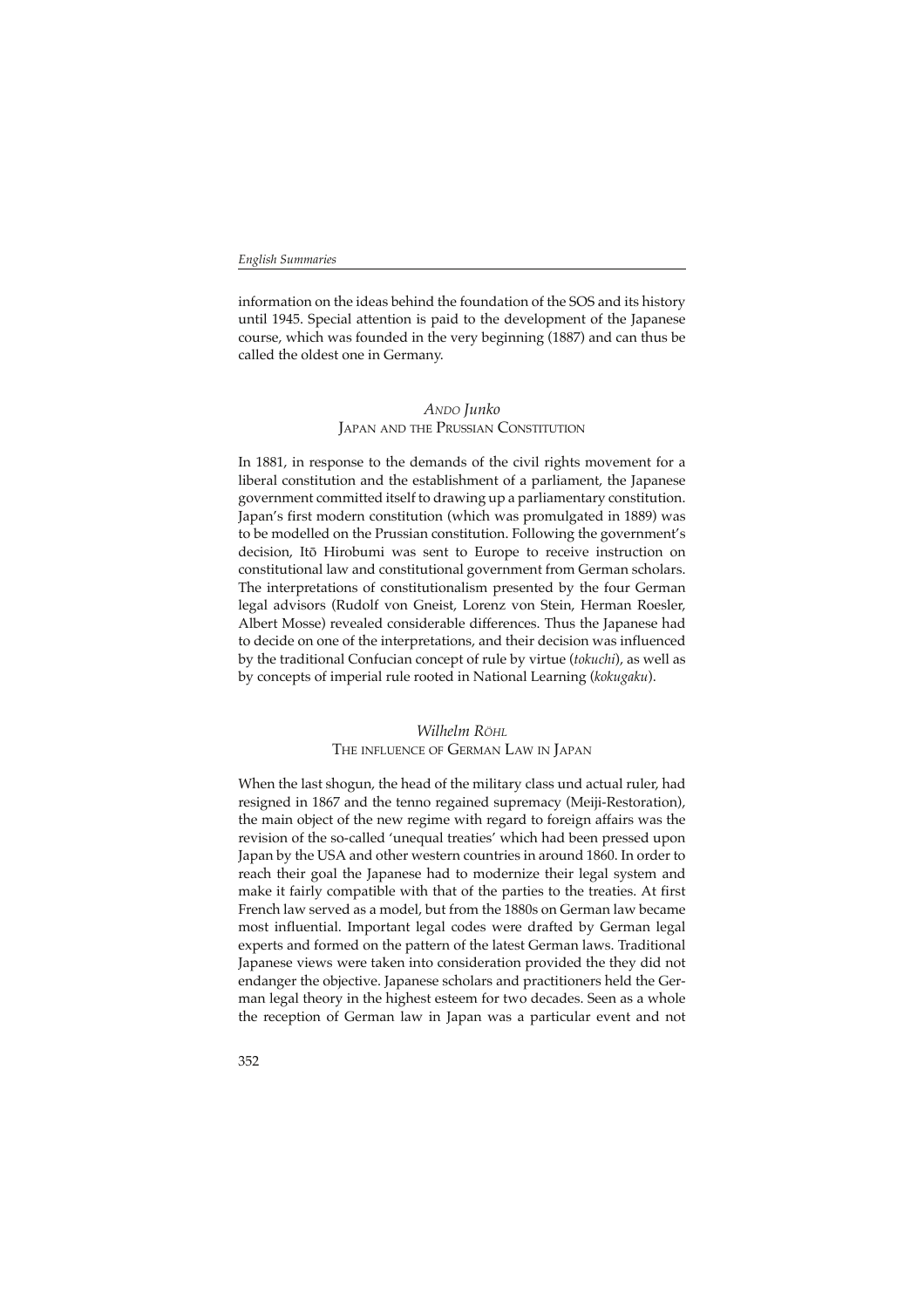comparable to the reception of Roman law in Germany in the 15th century.

#### *Bert BECKER*

#### THE PRUSSIAN LAWYER GEORG MICHAELIS IN JAPAN (1885–1889)

Georg Michaelis is still known as the first civilian Imperial Chancellor who only stayed in office for fourteen weeks in 1917, during World War I. In contrast to this failure stands his brilliant career as a Prussian bureaucrat from the 1890s. Decisive for his promotion was a four-years-stay in Tôkyô from 1885 to 1889 as a teacher of German law and political economy. Michaelis' influence on German-Japanese relations is a rather unknown chapter. On the basis of the recently published letters and diaries from his hand this paper tries to summarize Michaelis' part in Japan's modernization process. Furthermore, it discusses his nationalism and antisemitism as a social phenomen of this time. Michaelis' image of Japan and the Japanese gives a good and perhaps typical example of the way in which many western foreigners were thinking about country and people. His reports from Japan, which are mostly dispassionate and critical do not illuminate the reality but help to create a pragmatic glance backward at the relationship between Germans and Japanese as a part of their common history.

> *Margaret MEHL* JAPAN AND PRUSSIAN/GERMAN HISTORIOGRAPHY

National unification occurred at around the same time in Japan and (under Prussian leadership) Germany. In both countries historical writing and the evolution of history as an academic discipline were inspired by the formation of the national state. Moreover, in the 1880s, Germany became a model for Japan in many fields, including that of historical scholarship. At the same time Japan had her own traditions of historiography, including histories compiled by rulers to legitimate their rule and a school of textual criticism (*kôshôgaku*). Neither indigenous traditions nor the German example, however, enabled Japan to create a history that could give meaning to the newly-founded nation.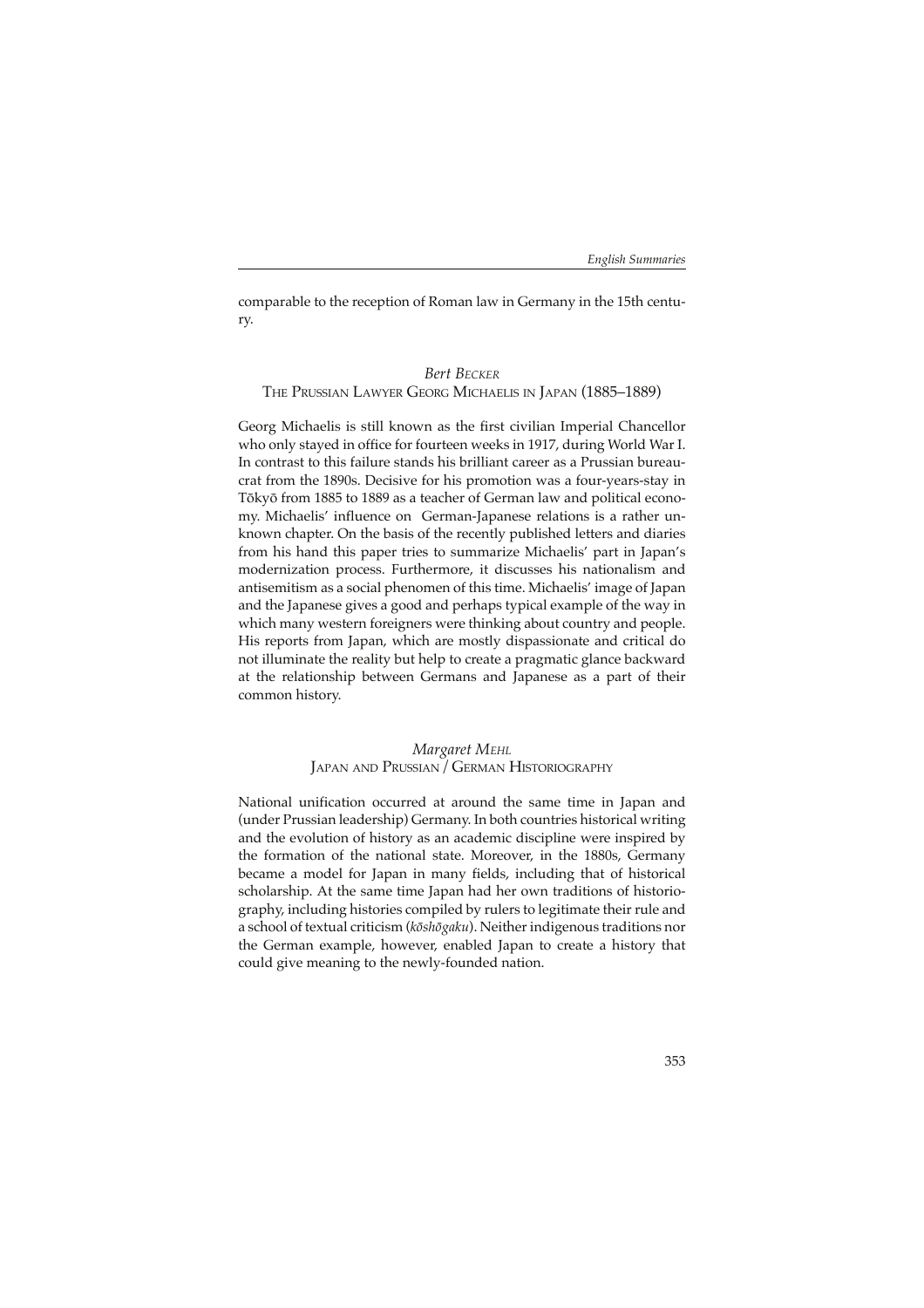### *Hartmut WALRAVENS* PRUSSIAN-JAPANESE RELATIONS IN THE FIELD OF ART

While the first contacts between Prussia and Japan in the field of art date back to the late 17th century when the Grand Elector (Großer Kurfürst) acquired a beautiful Flora japonica done by Japanese artists, relations picked up momentum only in the second half of the 19th century, with the Prussian Expedition to East Asia. Max von Brandt, later Prussian minister to Japan, and Wilhelm Heine, who also accompanied Admiral Perry, were members of that team of experts. Among the noteworthy later scholars and collectors were Otto Kümmel who gave East Asian art history in Europe its critical basis, Fritz Rumpf, expert in ukiyo-e, Peter Jessen and Curt Glaser, art historians and librarians, and Felix Tikotin, art dealer. The Japan Institute in Berlin and the Association for East Asian Art also played an important role in bilateral contacts in the field of art.

## *Rolf-Harald WIPPICH* GERMAN MISSIONARY ACTIVITIES IN MEIJI-JAPAN

The General Evangelical Protestant Missionary Society began its work in Japan with the arrival of Wilfried Spinner in 1885. Introducing liberal theology, the Society aimed at a reconciliation of Christianity with the "seeds of truth" in Japanese culture. Spinner paved the way for the Society's activity by founding a Theological School, a monthly magazine to propagate liberal ideas and a Japanese Church. After Spinner's departure in 1891 it became evident that the Society was burdened with too many commitments and ill-prepared to cope with the rise of nationalism and the call for self-determination among the Japanese Christians. While the Japanese Church alienated itself from the Society and the magazine had to be closed down, the Theological School could be saved through the cooperation with the Kumiai-Church in 1908.

### *Michael RAUCK* PRUSSO-JAPANESE RELATIONS IN THE ECONOMIC-INDUSTRIAL FIELD

The first Prusso-Japanese Treaty, concluded in 1861, emphasized Prussia's leadership role among the German states, even the Hansa Towns, which had more importance than Prussia in regard to commerce and shipping. Prussia was to play a prominent role for Japan's modernization, by providing education for an important part of the Japanese elite at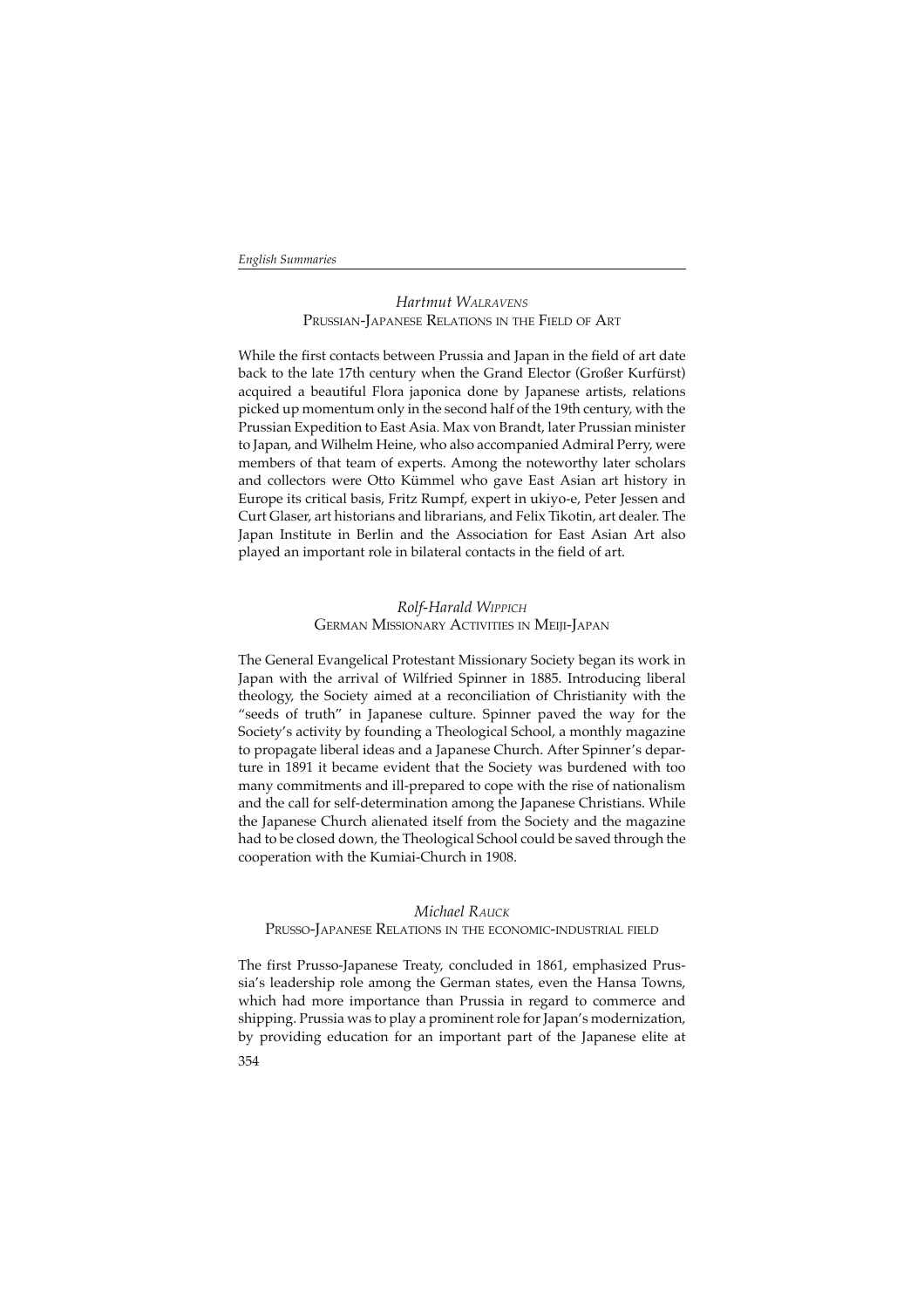Prussian colleges and universities like the Friedrich Wilhelm University of Berlin, as well as in companies, and by despatching highly qualified teachers, scientists and engineers to Japan. Also large industrial corporations like Siemens, AEG, Krupp, and Gutehoffnungshütte took a – sometimes rather cautious – part in technology transfer to Japan. Technology transfer into the other direction was the goal of an investigation for the Prussian Ministry of Commerce by J. J. Rein, whose findings were highly appreciated all over Europe for decades, but could not be successfully implemented.

#### *Jörg MÖLLER* JAPAN AND THE PRUSSIAN EDUCATION SYSTEM

One of the most important tasks of the Meiji leaders consisted in the creation of a comprehensive modern educational system. Suggestions for this were taken over from the USA, France and also from Prussia. The educational system of Prussia was known as the best in the world and seemed to suit the national political needs of the young Japanese state best. The formalizing and systematization of instruction and the strict regulation of teacher training in Prussia were adopted by Japan. There, as in Prussia, they became mayor steps in the foundation of an effective educational system, which maximized opportunities for all in the quest for knowledge and learning.

### *HORIUCHI Masaaki*

#### THE CONSTRUCTION ENTERPRISE ENDE & BOECKMANN'S RELATION WITH **JAPAN**

In 1886 and 1887, Ende & Boeckmann company, as a result of investigations made in Japan, presented a city plan and designed government buildings in central Tôkyô. Their designs reflected architectural styles of historicism in the second half of the 19th century in Europe. In 1887, Japanese architects and craftsmen went over to Berlin and for six weeks they stayed at the house of W. Boeckmann in order to plan Japanese government office buildings. This still existing house is important as a building commemorating the relationship between Tôkyô and Berlin. In 1898, the company Zaar & Vahl won the competition for the new buildings of the Berlin Zoo. These buildings completed in 1899 were in Japanese style. In the 1870s, Ende & Boeckmann were commissioned to design the buildings of the Berlin Zoo and their designs reflected architectural